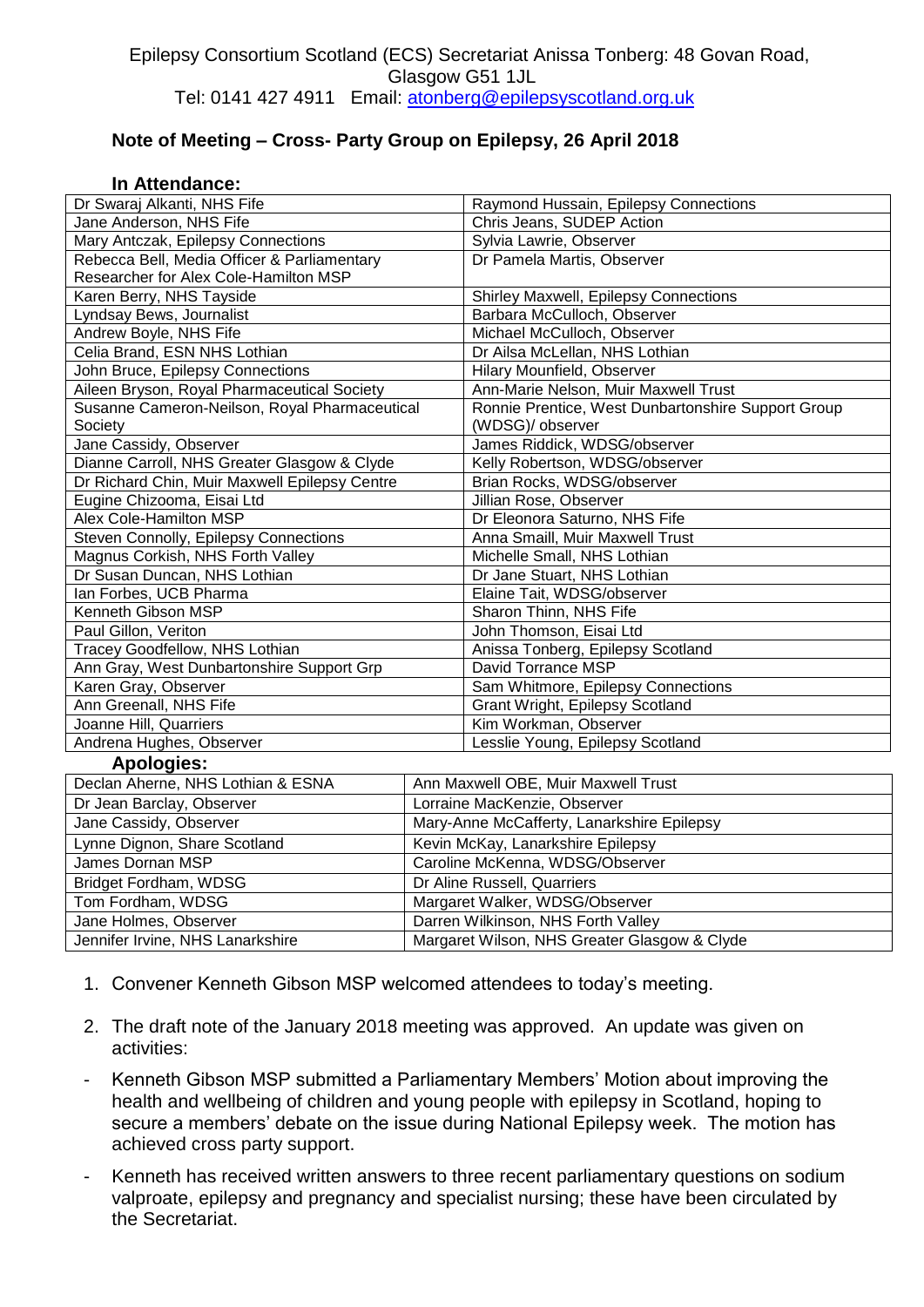- Following our CPG meeting on "Epilepsy and Pregnancy" in January, a company has now agreed to support the Scotland-wide roll out of a scheme for pharmacists to give information cards on epilepsy and pregnancy to women with their epilepsy medication prescriptions. The Secretariat is working towards convening a Scottish working group on epilepsy and pregnancy
- It was announced yesterday that sodium valproate should no longer be prescribed for women and girls of childbearing age unless they are on a pregnancy prevention plan and are fully informed of the risks.
- An application by Quarriers Scottish Epilepsy Centre to the NHS's National Services Division to become a Nationally Designated Service has been declined. The epilepsy clinical community is preparing a letter to Cabinet Secretary Shona Robinson.
- Kenneth welcomed Jeremy Balfour MSP as the newest CPG on Epilepsy member.
- In September we will have a joint CPG meeting with the Cross Party Group on Multiple Sclerosis. The Minister for Public Health will attend to talk about the government's Neurological Action Plan and will take questions about epilepsy and government policy.
- 3. Kenneth welcomed guest speaker Dr Richard Chin to talk about epilepsy and medical cannabis, and his involvement in recent trials of a new treatment. The presentation included the following points:
- Dr Chin began with a disclaimer that he has given a one-off consultation with GW Pharma to give some advice as to the design of their clinical trials, and that he was an investigator in the GW Pharma sponsored multi-centre international clinical trials.
- Often when people talk about cannabis they think of it as one thing, however there are many different types of cannabis, with different characteristics, and with more than 70 different psychoactive substances. Some of these characteristics can be dangerous, some can be beneficial, and getting that combination right consistently and being able to titrate them are critical issues. It is also a particularly emotive subject. Under the Hippocratic oath the first rule is "Do no harm"; whatever clinicians do should be safe and legal, and in order to determine if something is safe and legal we base it on the data that is available to us at the time. That is not to say that legal issues or safety issues should not be challenged - they should be – but it should be based on the data that is available at the present time. Dr Chin mentioned thalidomide and sodium valproate as examples of safety problems emerging after initial approvals.
- The Home Office current stance is that "it is unlawful to possess, supply, produce, import or export cannabis and any one of these cannabis plants except under Home Office License". Cannabidiol (CBD) – a component of cannabis – in its pure form would not be controlled under the usual scheduling.
- Many CBD products do not fully disclose their contents or provide a full spectrum of analysis at an appropriate level of sensitivity to accurately and consistently determine their true content or controlled status. Against that background, the presumption has to be caution, and that a CBD-containing product on the internet, street corner or pharmacy could be controlled under the current HMO Home Office regulations as a result of possible other cannabinoid content.
- Epidiolex is a pure form of CBD. It contains a small component of THC, but it is less than 0.2%. The trials have been completed in two specific, severe types of epilepsy as well as an extended access programme. Overall the efficacy is about 40%. It is not 100% and does not work in everyone. It does have noticeable side effects, which are potentially quite serious. Most of the data that we have is based on pre-clinical or early clinical trial data and so we don't know what effects CBD has on the developing brain. It is currently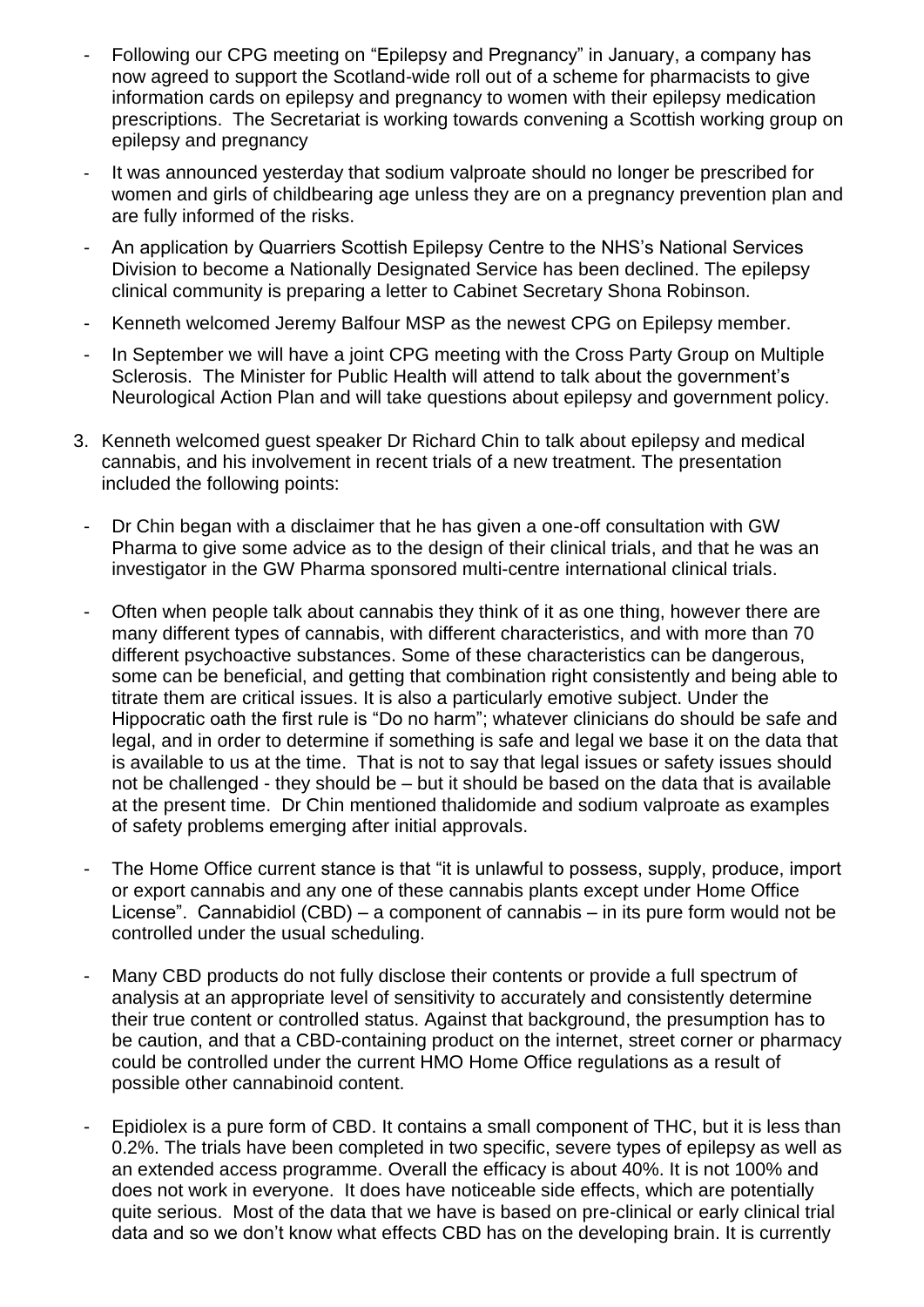unlicensed, however a decision of whether it will gain Food and Drug Administration (FDA) approval in the States will be announced in June. There has been an application submitted for licensing to the European Medicines Agency (EMA), which would oversee UK regulations, and the result should be known by the end of 2019. In the meantime, the company will consider individual applications on a named patient basis.

- Cannabinoids can cause brain injury and so controlled monitoring is required. For example, we use the opiate diamorphine, which is tightly regulated with very good quality control and used routinely in pain and palliative care - but we don't go out and buy heroin for patients. Instead we give a highly regulated, quality-controlled product. Pre-natal exposure to THC causes long lasting functional alterations that occur in the brain and affects learning and behaviour. Different cannabinoids can have positive and negative effects, so a drug's content and quality control are very important. We do not yet know exactly how epidiolex works and what the long-term side effects may be.

Epidiolex has been well tolerated in animal models – it does seem to have a synergistic action and drug interactions with some other anti-epileptic drugs, in particular sodium valproate and clobazam, however with no major organ-related toxicity or observed serious adverse effects.

- Dr Chin gave an overview of the trials that occurred, detailing two studies; one in Dravet Syndrome and one in Lennox-Gastaut Syndrome which have been completed and published. There are on-going studies regarding Tuberous Sclerosis and infantile spasms.
- Dr Chin described an open label study of 214 patients, of whom 20% had Dravet and 19% had Lennox-Gastaut. Adverse effects occurred in 79% of patients overall, 20% had serious adverse events which suggests it is not a benign drug. Concerning efficacy, there was a median reduction in motor seizures of 36.5% which is equivalent or very similar to any of the other anti-epileptic drugs that come on the market. There are controlled trials which have now been published which look individually at Dravet and Lennox Gastaut patients. These were international multi-centre studies of epidiolex as an add on drug; participants received standard treatment plus epidiolex or placebo. Those people who were on the drug were more likely to have lower seizure frequency compared to those who were not on the drug. Also, parental views as to how much the children improved showed a significant improvement in patients who were on epidiolex. There was similar efficacy for both low dose (10mg/kg) or high dose (20mg/kg).
- Although the FDA report says there is sufficient exposure to assess adverse effect, this is only short-term data and so we don't know what long-term effects there are and what problems may be encountered in the future. The most common short-term effects are liver problems; some patients had raised transaminases and had to be monitored very carefully. Some patients dropped out of the studies because their liver levels were rising alarmingly. We don't know what would happen if they continued on that medication and if they would go into permanent liver failure. One of the most common reasons of dropping out was a much higher rate for infections, particularly lower respiratory tract infections and pneumonia. Both high and low doses were similar regarding efficacy, but side effects were dose dependant, so the risk of adverse effects was higher for those on the higher dose. There was a drug interaction between epidiolex and Clobazam. The liver function problems tended to be more pronounced in those on valproate and epidiolex at the same time.
- There is a question over whether, if you take a pure form of CBD, does it actually change and convert to a negative psychoactive substance once it is in the body? Now that trials with pure CBD are completed, further studies in humans are needed in order to see whether there are any signs of THC being produced. If you look at simulated gastric fluids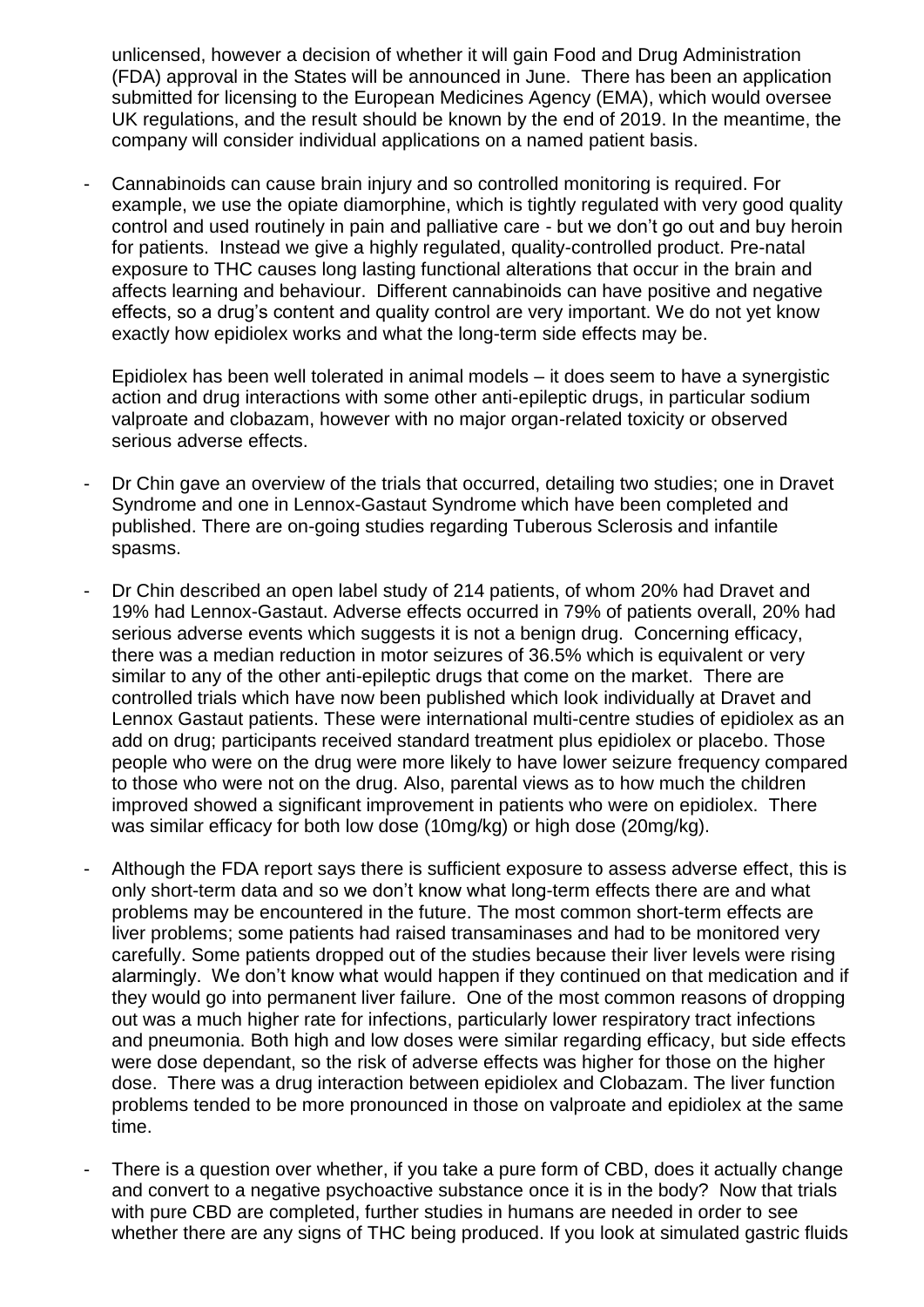in an acidic environment, it would appear there is some CBD converted to THC, however other studies show no conversion. There has been conflicting evidence from rodent models, some of which show THC in the brain and/or blood, in particular at higher concentrations like 50mg and 60mg.

- In summary, there appears to be evidence that CBD does work but that it does not work in everyone and that there are concerns about the safety effect profile. There are questions about long term safety, efficacy, dosage and monitoring. Dr Chin felt that if it is being prescribed it should be regulated and monitored very carefully – we need to know what we are looking out for and how to do that.
- 4. The Convener thanked Dr Chin for his presentation and invited questions.

**Karen Gray** - mother of a child with drug-resistant Doose Syndrome, said she was taking a petition to Downing Street this week seeking to make medical cannabis available on the NHS. She said she is often asked why she has not bought him CBD available from health shops and that the reason is because of the risk of it interacting with the other epilepsy medications he is on. She would like to see medical cannabis available on the NHS for patients of epilepsy and other conditions. She felt it was important it was regulated and overseen by doctors, because of the risk of damage to the liver.

**Alex Cole-Hamilton** – As Karen's MSP, he was profoundly moved by her family's story. He was keen to hear views about the legislative landscape, the role of clinicians in this and what we can do within this country if at all to remediate that situation.

**Dr Chin –** said that clinicians are in the business to help families and it is really frustrating for them where three out of ten children don't respond to epilepsy medications and so they are fully supportive of wanting new drugs and modalities to emerge. So, clinicians welcome the possibility of drugs like epidiolex but again quality control must be paramount and being able to regulate and monitor very closely is essential.

**Aileen Bryson** – said that the Royal Pharmaceutical Society (RPS) would support a change in the legislation, which is reserved to Westminster, from schedule 1 to schedule 2 of the Act to allow more clinical research in this country, which she understands is being hampered in general not just for epilepsy but for any medicinal cannabis clinical trials for patient-facing concept. The RPS feels that research has been hampered, and their science team is very keen that legislation is changed to open up the possibility of more clinical research which is a significantly limited at the moment.

**Dr Chin** – said that the pre-clinical data was possible but that clinical trials were somewhat hampered by the way in which drugs needed to be escorted from one place to another with security guards because of the issue regarding schedule 1. Although epidiolex is considered a non-controlled drug because of the low THC component in it, in France for example the threshold is different, and it is considered illegal.

**Aileen Bryson** – the potential for any of the compounds to be investigated further is being hampered by the legislation which is very restrictive, making it difficult to allow human trials, which must be done; we may never know the vast extent of the risks or benefits until the global trials are undertaken on any drug and a huge number of people are taking it. There is a long way to go with this but the RPS would be supportive of the first step, which would be to change the legislation.

**Kenneth Gibson MSP** – thought that the length of time to get a drug to market was deeply frustrating for clinicians, however this is because you must firstly ensure that you do no harm before you can consider what benefits can actually be gained.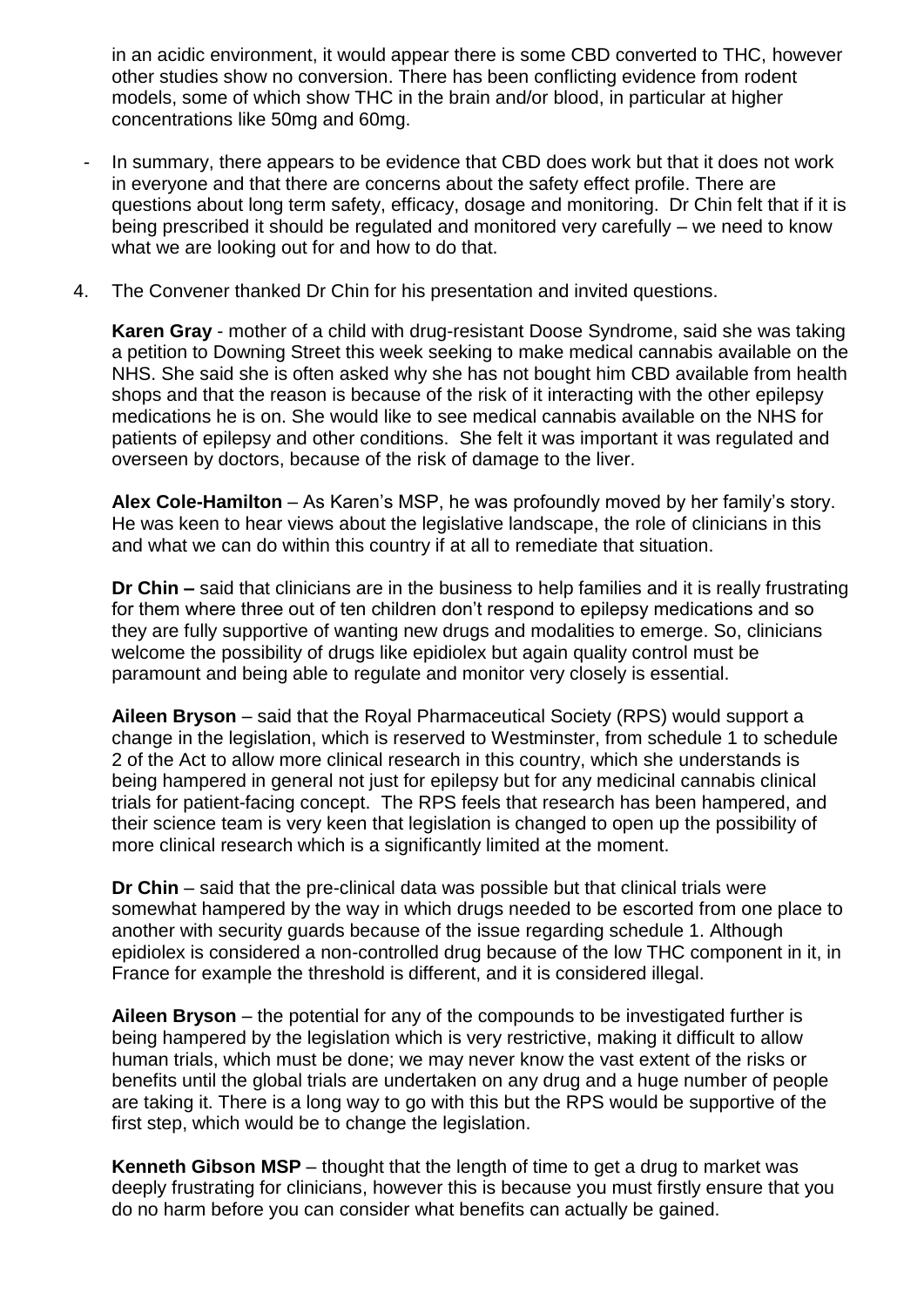**Andrena Hughes** – asked whether, since the effect it has on the developing brain is unknown, would that be something that would be progressed further before experimenting in using it?

**Dr Chin –** replied that the pharmaceutical threshold for approval is a bit different from the clinical scenario and sometimes information that we would like as clinicians isn't exactly the same. For example, in terms of seizure control, from the pharmaceutical stand point we are interested in how effective this is after 12 weeks. As clinicians what we would also like to know is effectiveness after two years, 5 years - is it just a honeymoon period? From a pharmaceutical standpoint, all that needs to be shown is that it is safe in terms of what the short-term outcome is. What he would also like to know as a clinician are both the short-term and long-term side effects.

**Brian Rocks** – asked about the other 69 potential components within cannabis.

**Dr Chin** – Potentially you could have combinations of that 70 so you could have A+B, A+B+C – there are many, many different combinations that we could have - so we may look to see what are the ones that seem to be having the best effects.

**Anissa Tonberg** – asked a) whether FDA approval of epidiolex in the USA might expedite its approval in Europe, and b) if it does get licensed at the end of 2019 is it likely that neurologists might start to prescribe it on an off-label basis in adults?

**Dr Chin** – a) The EMA (European Medicines Agency) tends to be a bit more rigorous compared to the FDA and it is currently hard to say whether it would be fast-tracked or not. The company would need to apply for fast tracking and the usual thing is to show that something has potentially life-changing potential. b) The license application submitted to both the EMA and the FDA was for licensing above the age of two in Lennox Gastaut and in Dravet Syndrome. The trials cover both adults and children so it should be able to be supplied for adults for those two specific conditions, but there are a number of different drugs that have been approved for those conditions and are used off-license, so it seems likely that it will also be prescribed off-license.

**Alex Cole-Hamilton –** it's understandable why the Misuse of Drugs Act would restrict physical trials in the UK, but is there not basic data from other parts of the world where they have been exploring cannabis therapies for epilepsy and or is this just a new field that we are just exploring now?

**Dr Chin -** investigations into cannabis in epilepsy is a relatively recent field, e.g. in the past 10 to 15 years. Investigators need to be confident that what we are doing is being done robustly. When the open-label studies were done in which everyone knew what they were getting, there were subgroups within that in which parents were asked if their child improved or not. Parents reported an improvement when in fact when those same patients were put under video monitoring, there was no improvement. However the goldstandard of placebo randomised controlled trials requires a big enough cohort so that results are not by chance, and that is why those trials are so very difficult.

**Kenneth Gibson –** Pharmaceutical Industry has to be cautious because there have been disasters over the years, like Thalidomide, which has cost the industry billions of pounds and brought discredit upon it. So what is important is not just that the clinical trials are undertaken but that they are undertaken in jurisdictions that are recognised by other jurisdictions. There are certain countries in the world where you can do trials but they might not be recognised - for example in Europe.